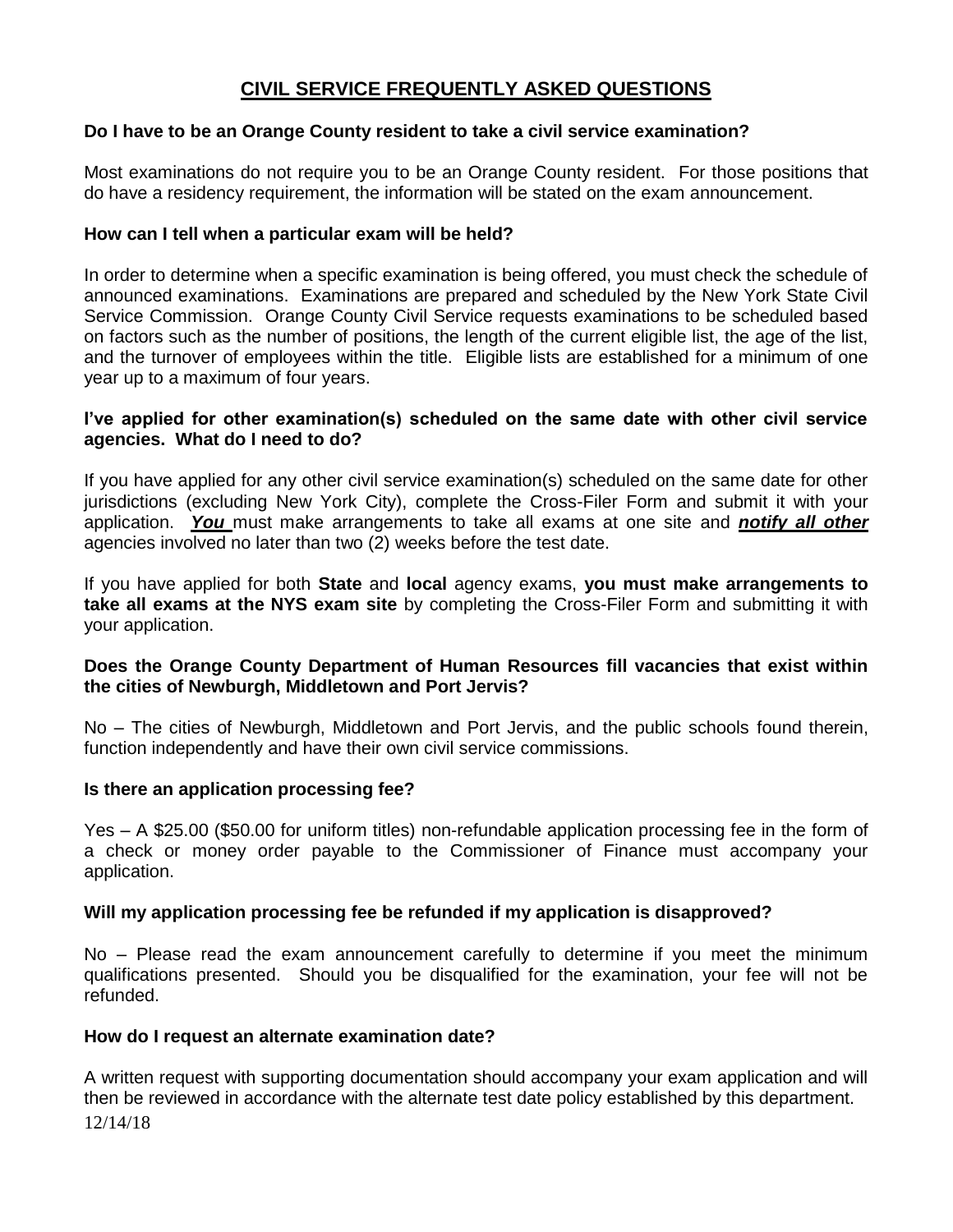## **How do I request special arrangements?**

A written request for special arrangements relating to scheduling or specialized testing needs should be included with your application. You must clearly state the type of special arrangements needed and provide the appropriate documentation to support the request.

#### **Can I submit a resume in lieu of completing the employment experience section on the application?**

No – You must complete the employment experience section entirely, being sure to answer all questions, provide complete dates of employment (month/year), number of hours worked per week and a detailed description of your work experience.

#### **I've filed for an examination, but haven't heard anything …?**

Applicants who do not submit sufficient documentation or fail to meet the qualifications presented on the announcement are notified by mail, approximately two weeks following the last filing date, and given a designated time period in which to respond. Otherwise, you should expect to receive an admission letter.

#### **When will I receive my admission letter?**

**Approved** candidates should receive an admission letter approximately one week prior to the scheduled examination date. If you do not receive your admission letter within three (3) days before the exam date, please call the Exam Unit at (845) 291-2730.

## **How do I know when I'm scheduled for a Continuous Recruitment PC-Administered Examination?**

You may call the Exam Unit at (845) 291-2730 approximately two weeks after you have filed your application to determine when you have been scheduled. Due to the amount of applications received and the need to occasionally deviate from the projected schedule, applicants should note **any days** that would present a scheduling conflict in their application. **Approved** candidates should receive an admission letter approximately one week prior to the examination date.

#### **Are examinations ever cancelled?**

It is very rare for an examination to be cancelled. Please call the Exam Hotline # (845) 291-2707 and select Option 1 for the most up-to-date examination information.

## **What is the difference between an Open Competitive and Promotional Exam?**

Open competitive examinations are offered to the general public and may be taken by candidates who meet the minimum qualifications presented on the examination announcement. Promotional examinations are restricted to current employees of the participating appointing authority who meet the service requirement and qualifying experience stated on the announcement.

12/14/18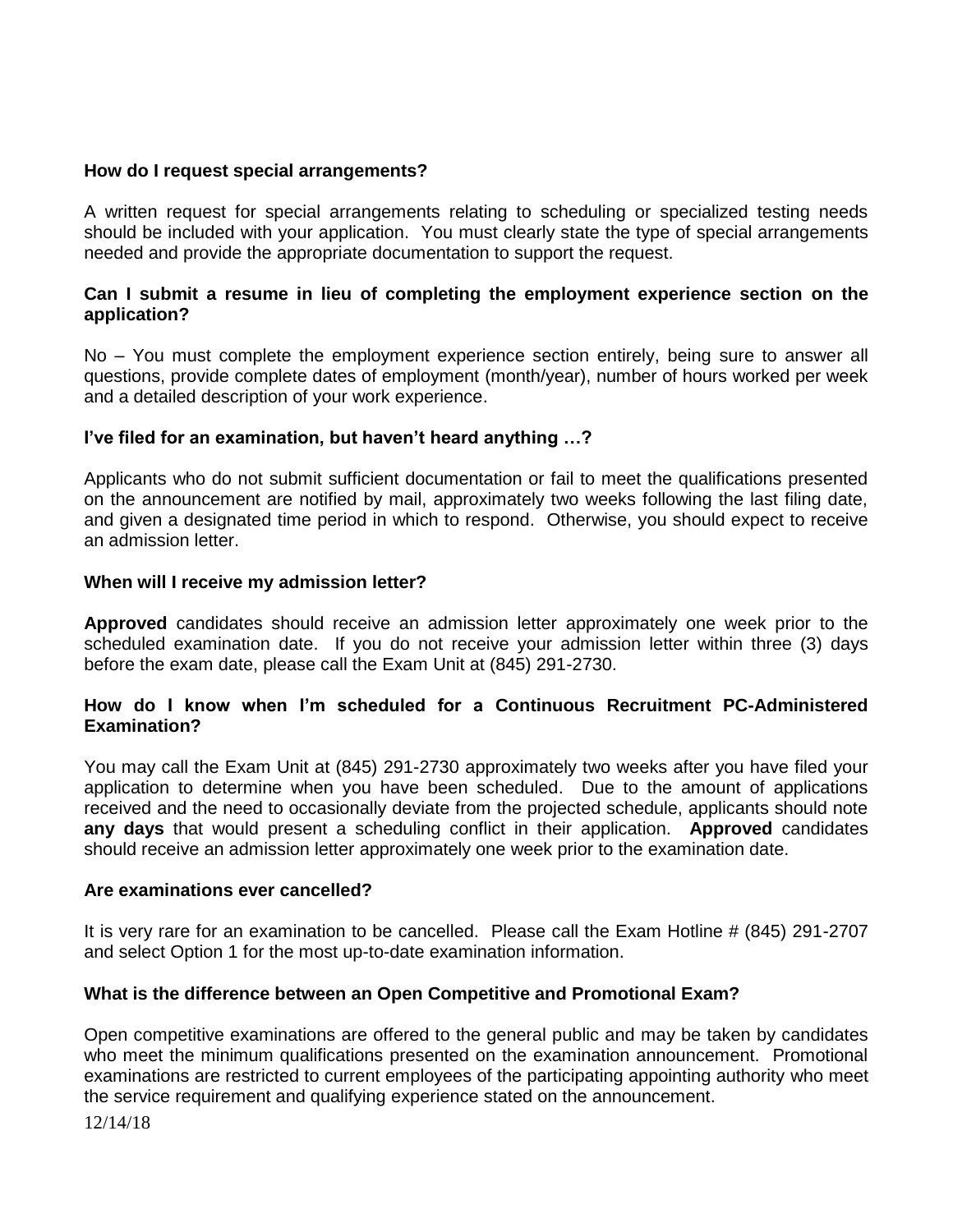# **What are Continuous Recruitment Examinations?**

Continuous Recruitment examinations are those for which applications are accepted on a continuous basis – there is no last filing date. Some are administered on a computer while others are held on a training and experience basis. The scores for these examinations are inter-filed in rank order with existing candidate scores to form a constantly changing eligible list. A passing candidate's name remains on the list for one year.

# **What is a Training & Experience Examination?**

A Training & Experience Examination is a method of testing whereby a candidate receives a test score based on information submitted in their application and/or a questionnaire which is sent to the eligible candidate. In some instances, the candidate will be requested to complete a Webbased questionnaire. The score is calculated from weights given to various factors of education (training) and experience.

#### **What will be on the examination and how can I prepare?**

By referring to the examination announcement under the heading **"Subject of the Examination"**, you will see a specific series and subject areas listed beneath it. This serves as a guide for preparing for the exam. We suggest you print a copy of the exam announcement for future reference, as it is removed from the website following the last filing date. Some study guides are available on the Civil Service Exam page**.**

#### **Do I have to be a United States citizen in order to be employed in civil service?**

Unless otherwise noted on the examination announcement or job specification, you do not have to be a citizen. You must be legally able to work in the United States.

## **What if my name or address changes?**

Notify the Exam Unit immediately of any change of name, address or phone number by completing the Address Change Form located under **Civil Service Documents.** It is your responsibility to keep this office updated with your current information.

#### **What is a civil service eligible list and how is it used?**

An eligible list is a list of candidates who have passed an examination for a particular title arranged in score descending order (highest to lowest). When an agency or department has a vacancy for a title that requires an examination, they request the certified list of eligible candidates and send out canvass letters to determine who is interested in the position. In accordance with civil service guidelines, the agency or department must choose from the top three interested candidates, following any canvassing, if appointing from the list.